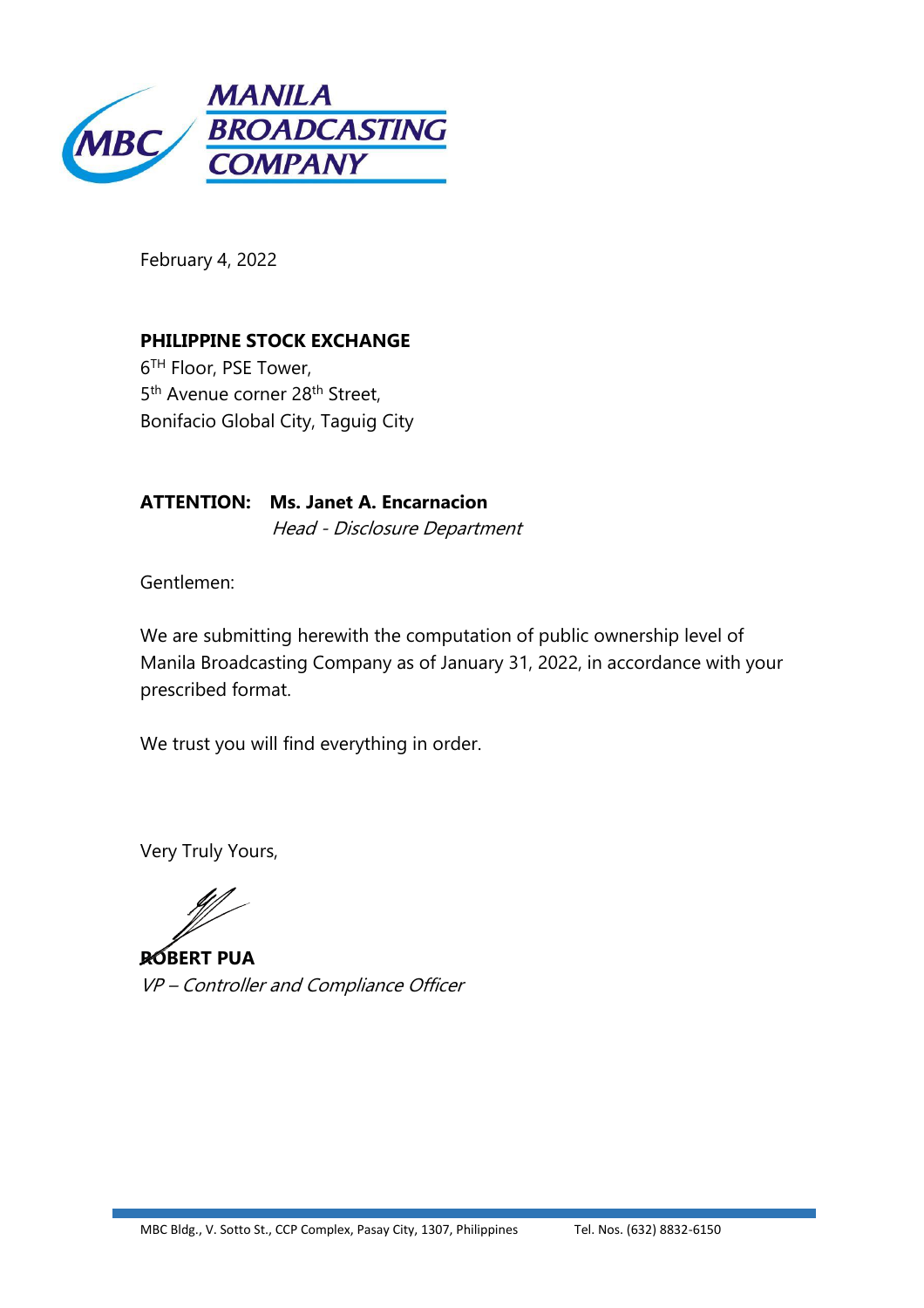## **MANILA BROADCASTING COMPANY Computation of Public Ownership as of January 31, 2022**

|                                                                          |                    |    | <b>Number of Shares</b>  |                                |
|--------------------------------------------------------------------------|--------------------|----|--------------------------|--------------------------------|
| Number of Issued Shares                                                  |                    | Δ  | B                        | <b>Total</b><br>402,803,777    |
| Less: Number of Treasury Shares<br>Number of Outstanding Shares<br>Less: |                    |    |                          | 120,787<br>402,682,990         |
|                                                                          |                    |    |                          |                                |
|                                                                          | % to total         |    | <b>Number of Shares</b>  |                                |
| <b>DIRECTORS</b>                                                         | I/O Shares         | Δ  | B                        | <b>Total</b>                   |
| FEDERICO J. ELIZALDE                                                     |                    |    |                          |                                |
| Direct                                                                   | 0.0000%            |    |                          | 94                             |
| RUPERTO S. NICDAO, JR.<br>Direct                                         | 0.0014%            |    |                          | 5,530                          |
| JULIO MANUEL P. MACUJA                                                   |                    |    |                          |                                |
| Direct                                                                   | 0.0000%            |    |                          | 36                             |
| EDUARDO G. CORDOVA                                                       |                    |    |                          |                                |
| Direct                                                                   | 0.0032%            |    |                          | 12,779                         |
| JUAN M. ELIZALDE                                                         |                    |    |                          |                                |
| Direct                                                                   | 0.0002%            |    |                          | 1,000                          |
| <b>ROBERT PUA</b>                                                        |                    |    |                          |                                |
| Direct<br><b>GEORGE T. GODUCO</b>                                        | 0.0002%            |    |                          | 1,000                          |
| Direct                                                                   | 0.0002%            |    |                          | 1,000                          |
| MARVEL K. TAN                                                            |                    |    |                          |                                |
| Direct                                                                   | 0.0000%            |    |                          | 36                             |
| RUDOLPH STEVE E. JULARBAL                                                |                    |    |                          |                                |
| Direct                                                                   | 0.0027%            |    |                          | 10,807                         |
| Subtotal                                                                 | 0.0080%            | ÷, | ÷                        | 32,282                         |
|                                                                          |                    |    |                          |                                |
| <b>OFFICERS</b>                                                          |                    |    |                          |                                |
| FEDERICO J. ELIZALDE                                                     |                    |    |                          | same as above                  |
| RUPERTO S. NICDAO, JR.                                                   |                    |    |                          | same as above                  |
| JULIO MANUEL P. MACUJA                                                   |                    |    |                          | same as above                  |
| EDUARDO G. CORDOVA                                                       |                    |    |                          | same as above                  |
| JUAN M. ELIZALDE                                                         |                    |    |                          | same as above                  |
| <b>ROBERT PUA</b><br>RUDOLPH STEVE E. JULARBAL                           |                    |    |                          | same as above<br>same as above |
| ALBERT M. SONGCO                                                         |                    |    |                          |                                |
| Direct                                                                   | 0.0002%            |    |                          | 1,000                          |
| JONATHAN E. DECENA                                                       |                    |    |                          |                                |
| Direct                                                                   | 0.0002%            |    |                          | 1,000                          |
| <b>IRVING A. LISONDRA</b>                                                |                    |    |                          |                                |
| <b>Direct</b>                                                            | 0.0002%            |    |                          | 1,000                          |
| CARLEA C. MIRANDA                                                        |                    |    |                          |                                |
| Direct                                                                   | 0.0002%            |    |                          | 1,000                          |
| JOSE MA T. PARROCO                                                       |                    |    |                          |                                |
| Direct                                                                   | 0.0003%            |    |                          | 1,200                          |
| ELPIDIO M. MACALMA                                                       |                    |    |                          |                                |
| Direct                                                                   | 0.0002%            |    |                          | 1,000                          |
| ELLEN C. FULLIDO                                                         | 0.0000%            |    |                          |                                |
| WILFREDO H. ESPINOSA                                                     | 0.0000%            |    |                          |                                |
| JOHNNY FAITH QUILING<br>Subtotal                                         | 0.0000%<br>0.0015% |    |                          | 6.200.00                       |
|                                                                          |                    |    |                          |                                |
| PRINCIPAL / SUBSTANTIAL STOCKHOLDERS                                     |                    |    |                          |                                |
| ELIZALDE HOLDINGS CORPORATION                                            |                    |    |                          |                                |
| Direct                                                                   | 34.6572%           |    |                          | 139,558,774                    |
| Indirect                                                                 |                    |    |                          |                                |
| (through Elizalde Land, Inc.)                                            | 21.6051%           |    |                          | 87,000,000                     |
| (through Cebu Broadcasting Company)                                      | 12.4167%           |    |                          | 50,000,000                     |
| (through Sunshine Inns, Inc.)                                            | 2.4833%            |    |                          | 10,000,000                     |
| (through Philippine Broadcasting Corporation)                            | 1.2417%            |    |                          | 5,000,000                      |
| ROMULO, MABANTA, BUENAVENTURA, SAYOC                                     |                    |    |                          |                                |
| & DELOS ANGELES                                                          |                    |    |                          |                                |
| Direct                                                                   | 17.3613%           |    |                          | 69,910,993                     |
| Subtotal                                                                 | 89.7653%           | ÷, |                          | 361,469,767                    |
| <b>OTHERS</b>                                                            |                    |    |                          |                                |
| Government                                                               | 0.0000%            |    |                          |                                |
| Banks                                                                    | 0.0000%            |    |                          |                                |
| Employees                                                                | 0.0000%            |    |                          |                                |
| Lock-up Shares                                                           | 0.0000%            |    |                          |                                |
| Subtotal                                                                 | 0.0000%            | ٠  | $\overline{\phantom{a}}$ | ٠                              |
|                                                                          |                    |    |                          |                                |
| <b>TOTAL</b>                                                             | 89.7749%           |    |                          | 361,508,249                    |
| Total Number of Shares Owned by the Public                               | 10.2251%           |    |                          | 41,174,741                     |